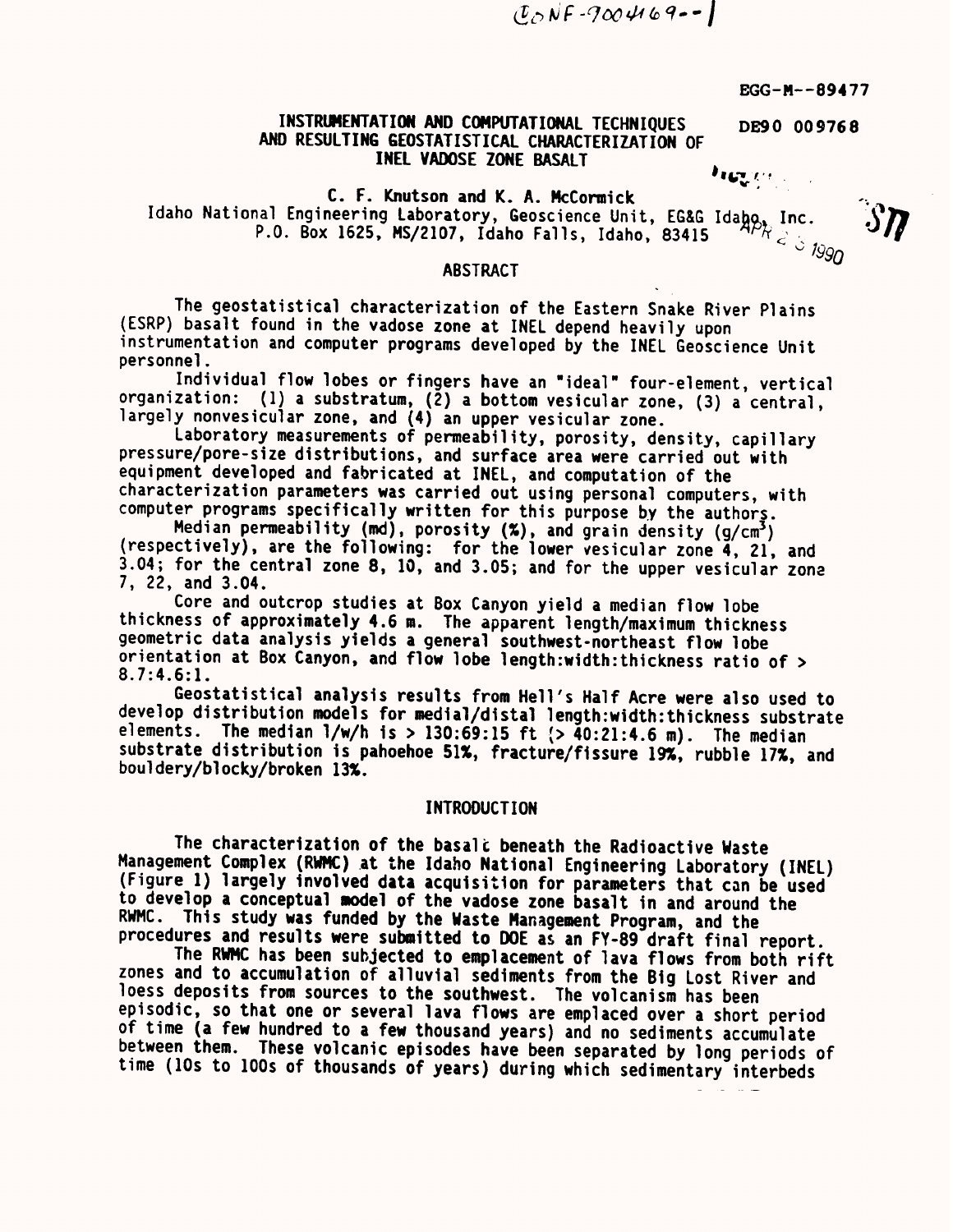



Figure I. Location of the Radioactive Waste Management Complex at the INEL.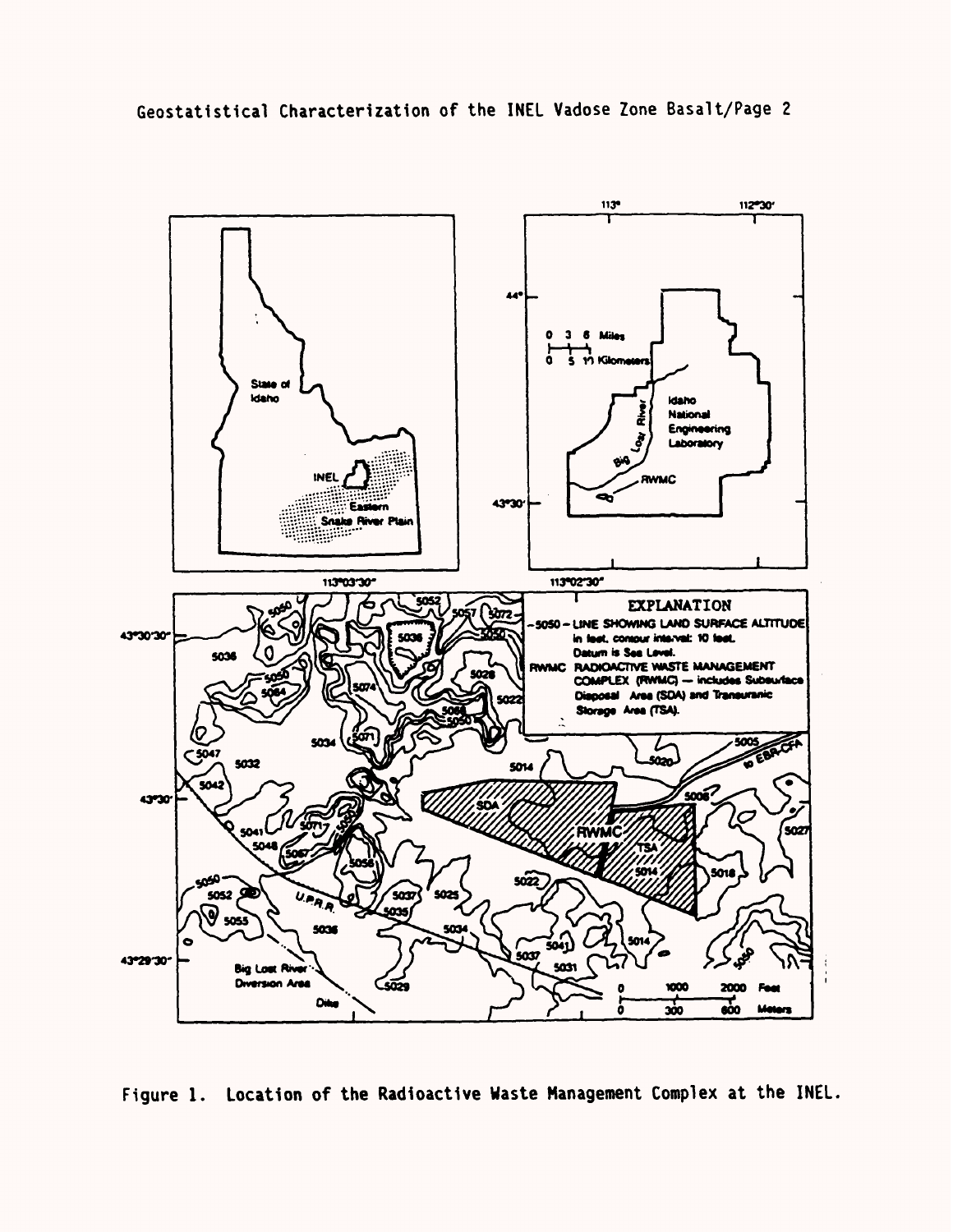accumulate (Anderson and Lewis, 1989).<br>The individual lobes or fingers of these flows have an "ideal" fourelement, vertical organization: (1) a substratum, (2) a bottom vesicular<br>zone, (3) a central, largely nonvesicular zone (it can, however, contain an intermediate vesicular zone), and (4) an upper vesicular zone (figure 2).<br>Characterization of these elements were carried out by laboratory, core, and<br>field studies.

The petrophysical and geostatistical characterization of these vadose<br>zone basalts involve measurements of permeability, porosity, bulk density, capillary pressure/pore-size distribution, and surface area in the laboratory<br>using basalt plugs, and the determination of flow lobe geometry, fracturing<br>and substrate distribution from core and outcrop studies. The acquis these data depends heavily upon instrumentation and computer programs developed by INEL Geoscience Unit personnel.



Figure 2. An idealized cross section showing flow geometries found at INEL sites.

## EQUIPMENT

The following is a description of the equipment developed/used,<br>principles of operation, limitations, and common problems associated with the principles operation of the equipment. More detailed information on the equipment or for operating procedures can be obtained from the authors.

## Permeameter

The core and laboratory permeameters developed and fabricated at the<br>INEL are essentially identical; both consists of a pressure or vacuum source flowing through a Drierite filter, a regulator, a bank of five flow gauges, a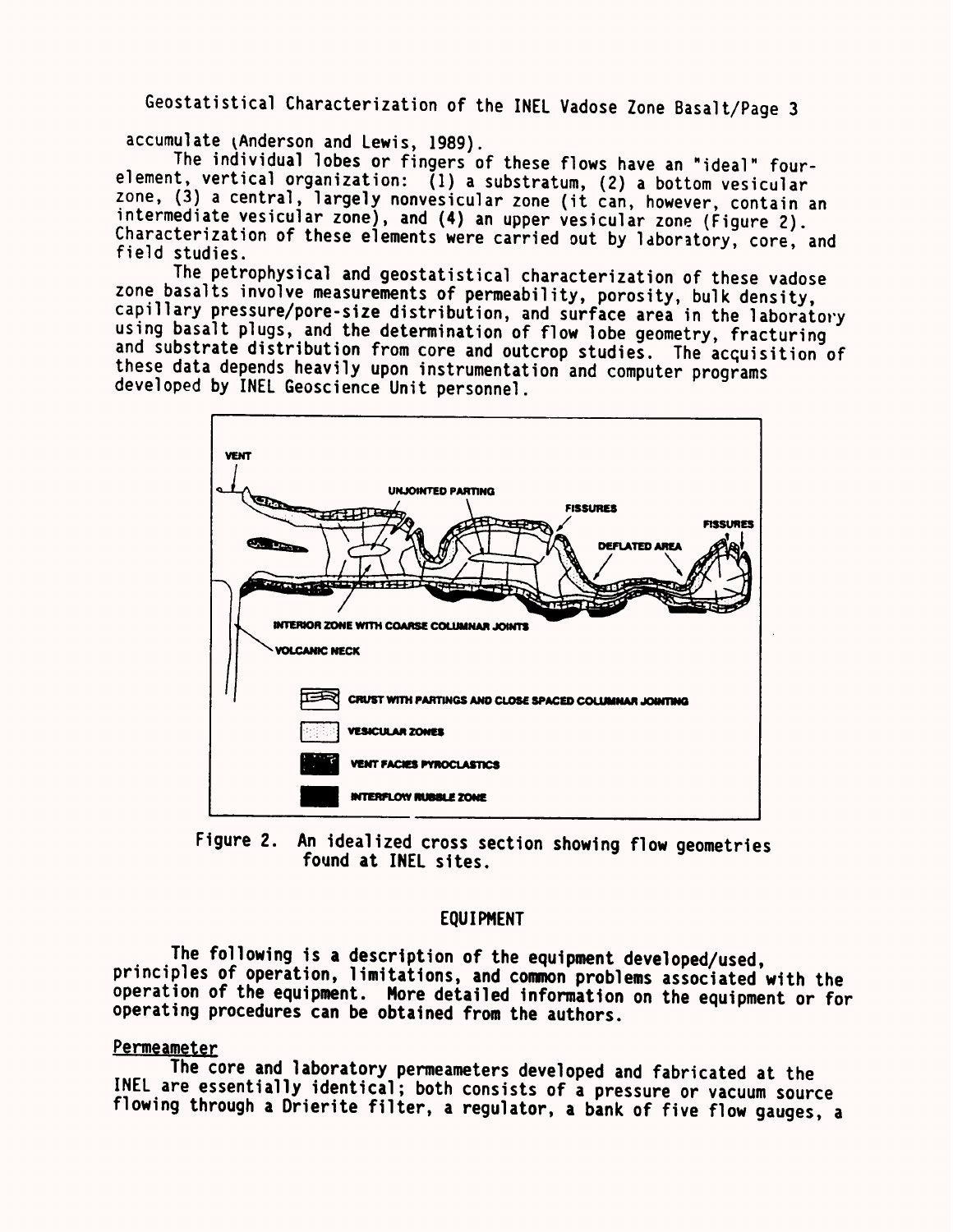final pressure gauge (50 psi), and a sample holder (e.g., Figure 3). The difference between the two lies in the type of sample holder used. The sample holder for the core permeameter consists of a universal joint, a defomable rubber stopper shaped to the curvature of the core, and a clamp. The universal joint is glued to the stopper and is connected to the final pressure gauge. A clamp holds the sample holder firmly against the side of the core. The laboratory permeameter has a Hassler-type sample holder; i.e., a cylindrical 25 X 28 mm sample chamber that eliminates air flow around the sample by means of an inflatable rubber membrane.

The principle of operation of the laboratory air permeameter is as follows: The sample's diameter and length are measured and then the sample is placed in a Hassler holder. Gas is forced through the sample and the ambient temperature (used to calculate air viscosity), flowmeter number and reading (used to calculate air flow rate via a best fit curve calculated for each flowmeter), and differential pressure are measured. The measured data are recorded and subsequently used to calculate the gas and Klinkenberg (intrinsic) permeabilities of the sample, utilizing a BASIC computer program.

To determine the precision of the laboratory air permeameter, a series of repeat runs were made on a suite of plugs that range from < 0.01 to about



Figure 3. Permeameter used in the laboratory and core measurements. The sample holder here is set up to run core samples.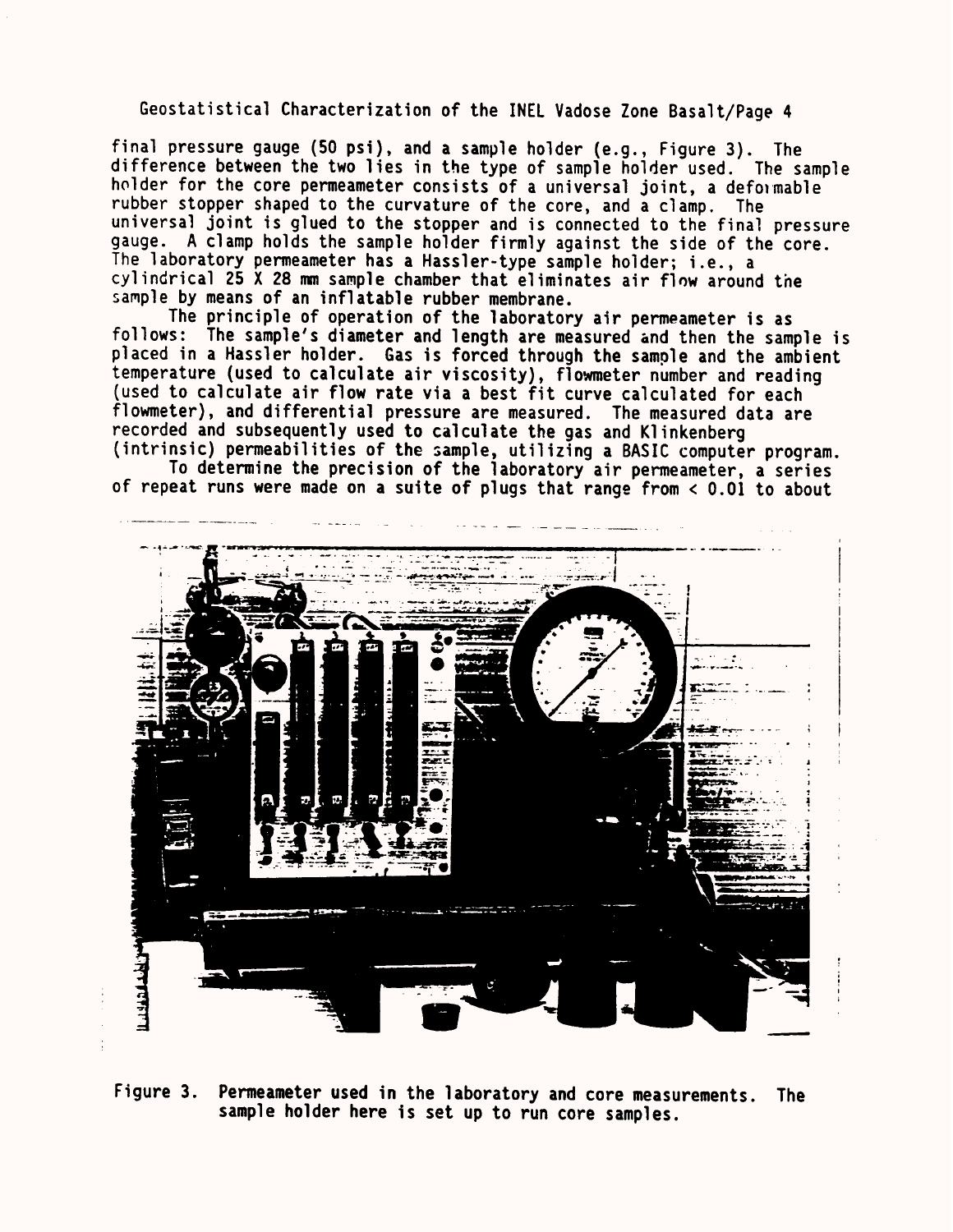5000 md. The precision was found to be reasonably good; an average of  $+/$ - 8 %error can be expected for thi instrument.<br>To obtain accurate data, the permeameter has to be free of leaks, the

flow meters clean and operating correctly, and the rotometers and gauges in calibration. In addition, the Hassler holder has to seal against the surface of the core as well as allow the gas to flow across the upper and low

of the flowmeter floats and leaking of the sample holder. Erratic movements<br>of the flowmeter floats are due to dirty or damp flowmeter tubes, so the<br>flowmeter tubes have to be cleaned and dried (pipe cleaners work well for The sleeve should be checked after every ten measurements using a zero<br>permeability aluminum plug to verify zero flow through the sample chamber.

 $\mathcal{L}$ 

Porosimeter/Bulk Density Measurements<br>A helium porosimeter was developed and fabricated at the INEL for laboratory measurements. This porosimeter consists of a pressure source (He),<br>a regulator, a pressure gauge (300 psi), a valve separating the regulator from the pressure gauge, a sample chamber, and a three-way valve between the pressure gauge and the sample chamber (Figure 4).<br>The principle of operation of the helium porosimeter is as follows:

Helium gas under pressure is introduced into a volume,  $V_1$  in the porosimeter,<br>and the pressure,  $P_1$ , is noted. This volume of gas is then allowed to expand<br>into the sample chamber and the pressure,  $P_2$ , is noted. T

## $P_1$  \*  $V_1$  =  $P_2$  \*  $(V_2$  -  $V_2)$

Sample diameter, length, and weight are also of the sample. If the bulk volume is carefully measured and the sample<br>weights determined, the sample porosity, densities, and void volume can also<br>be calculated.

To determine the precision of the helium porosimeter, a series of repeat<br>runs were made on a suit of basalt plugs with measured porosities ranging from about 0.5 to 39 %. The standard deviation for porosity was about 0.305  $\tilde{\mathbf{x}}$  and for void volume about 0.038 cm<sup>3</sup>. To obtain accurate data, the porosimeter volumes have to remain constant

and free of leaks, and the gauge has to be accurate. Also, the samples have<br>to be of a regular shape so that the measured bulk volume can be accurately<br>determined.

Problems that are found with this equipment are leaks in the sample cell and variations in the  $P_2/P_1$  ratios from the gauge readings. A leaking sample cell indicates "0" ring damage so a new "0" ring has to be installed of calibration. Leaks should be checked for first, but if none are found, the gauge and system has to be recalibrated.

The equipment that comprises the core porosimeter is a 5-kg scale, and <sup>a</sup> 10-cm scale or caliper. What is actually measured is the weight and<br>dimensions of the core. The principle of operation is as follows: A dry<br>piece of core with smooth ends, a relatively regular shape, and a weight less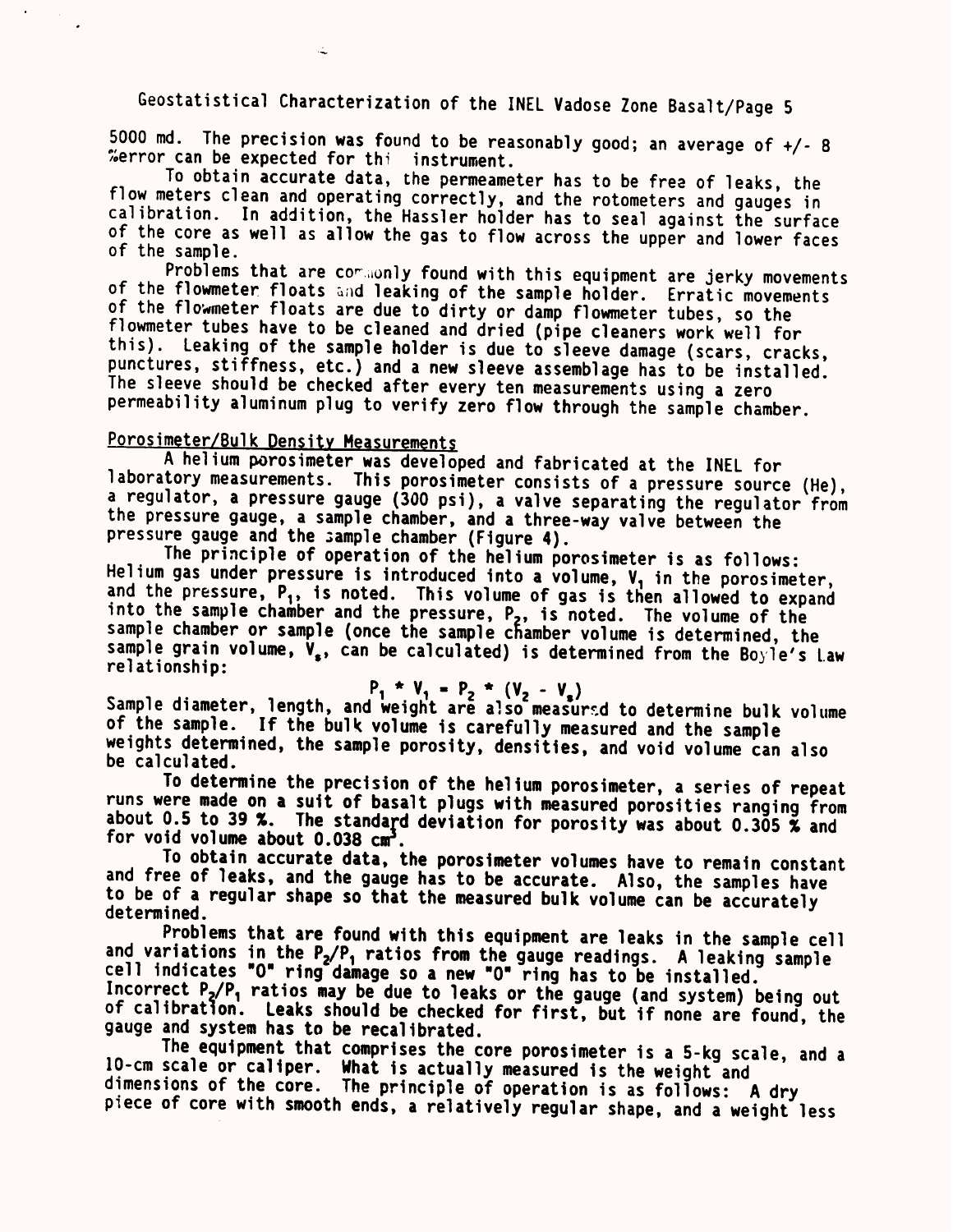

Figure 4. The laboratory helium porosimeter with some of the basalt plugs that were measured (at right).

then about 5 kg is selected for analysis. The weight, the average diameter, and the average length are determined. The bulk volume and bulk density are calculated from these data. Only by assuming a grain density value can the porosity be calculated. The median grain density of basalt core is generally  $3.05 +/- 0.03$  g/cm<sup>3</sup>. The porosity can be calculated  $+/- 1$  % using this median value and the calculated bulk density.

To obtain accurate data, each core sample has to be dry, clean, of regular dimensions, and less than 5 kg in weight. In addition the scale has to be in calibration, the sample cannot loose any fragments during the measurement procedures, and the scale pan has to remain clean and the scale zeroed before each measurement.

The problem that most commonly occurs during the measurements is that the scale does not return to zero after the measurement. This is usually due to rock fragments on the pan, so the pan has to be cleaned, the scale rezeroed, and the sample reweighed.

 $\Delta$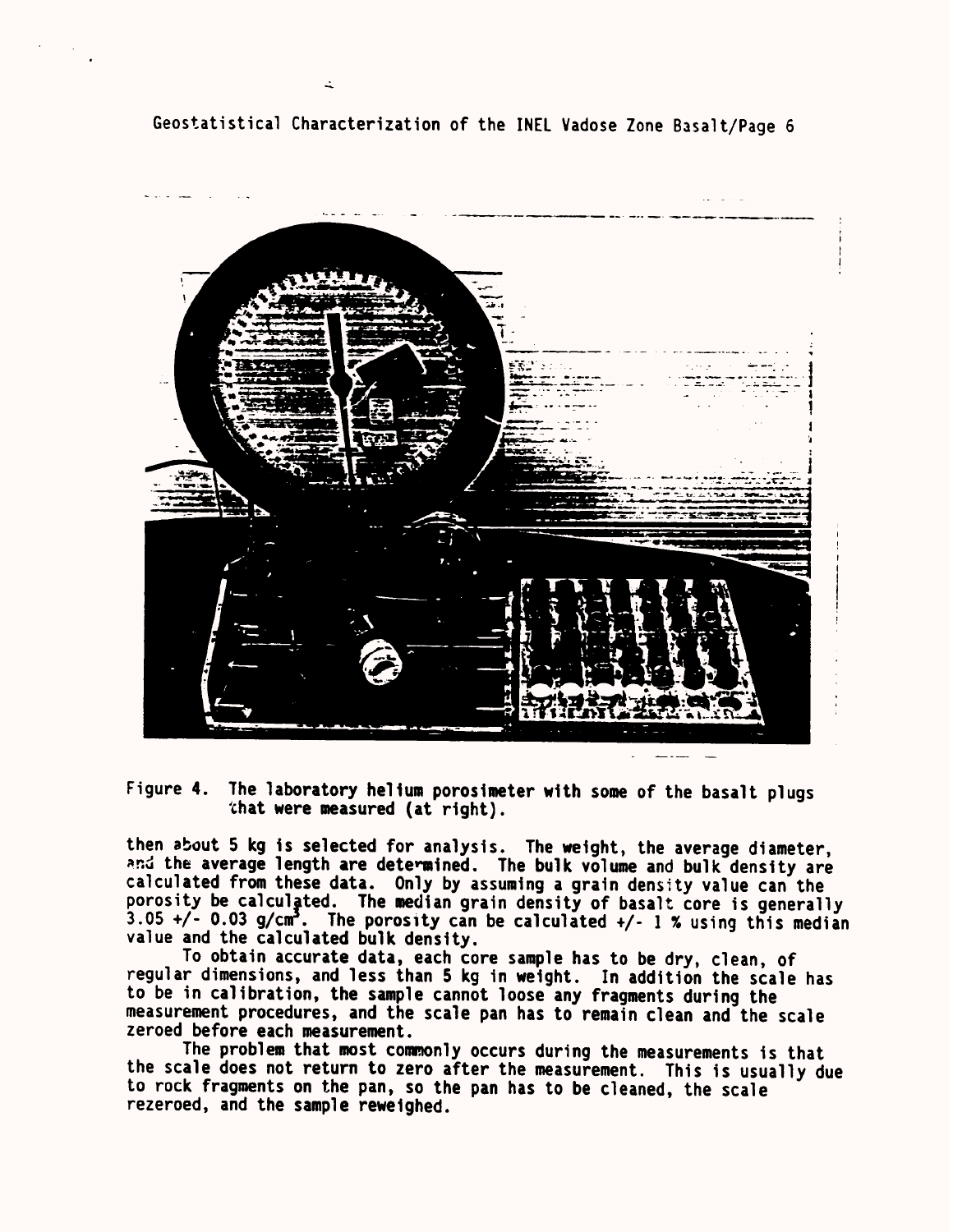volume for a given capillary pressure is calculated for each individual plug using the void volume and the corresponding weight of water.

To assure the best possible data set, the humidity znd the temperature inside the glove box has to remain constant. Prior to beginning the experiment, the glove box has to be checked for leaks (leaks can be sealed with silicon glue), and the box free of hygroscopic materials such as wood. Also, the type of salts used for the experiment have to be relatively temperature independent. The scale and the temperature probe have to be in calibration.

The problem commonly found in conducting this experiment the inability to maintain a constant relative humidity in the glove box. Changes in relative humidity are due to temperature fluctuations, significant leaks around the windows, gloves, and/or chamber door, or the opening of the chamber door. Temperature fluctuations can be minimized by one of two ways: (I) wrapping insulation around the glove box (Celotex or heavy blankets) or (2) installing a small heater with a fan and rheostat either inside the box or outside the box but within an enclosure. Leaks around the windows and gloves have to be sealed with silicon glue. If leaks occur around the door, the "0" ring has to be replaced. The chamber door has to remain closed during equilibration of the plugs to the humidity in the box.

## Box Canyon

The Box Canyon outcrop study looked at the flow geometry in the X-Z or Y-Z sense. No specific equipment was developed for this study. Thirty-eight stations were established along the 2 1/2 mile section of the canyon. Each station location was plotted on a base map (with a scale of one inch equals one thousand feet) and all photo points and measurements were referenced to these locations. A Ranging Rangematic 610 was used to measure distances From photo locations to the outcrop, and the camera/lens/enlargement system was calibrated so that a measured distance on the photographic print could be related to a ground distance. From the angu'ar relationships of the photos to the outcrop the maximum height, the normal to the outcrop, and the apparent length of each discernable flow were calculated.

## Hell's Half Acre Flow

The Hell's Half Acre study looked at the flow properties in the X-Y sense. As at Box Canyon, no specific equipment was developed for this study. From four separate stations, one hundred-four grid point elevations were measured on the top of the flow ridges, in collapsed areas, and for a combined section of the flow using a lightweight transit and the Ranging Rangematic 610 range finder. The elevation and location data were used to generate variogram plots and kriged structure maps.

## CALCULATIONS

Several BASIC computer programs were written to expedite the reduction of data from the laboratory and core analyses. Due to the length of these program listings, they are not presented here. However, copies of these programs are available from the authors.

## **Permeability**

The laboratory air permeabilities were calculated using the BASIC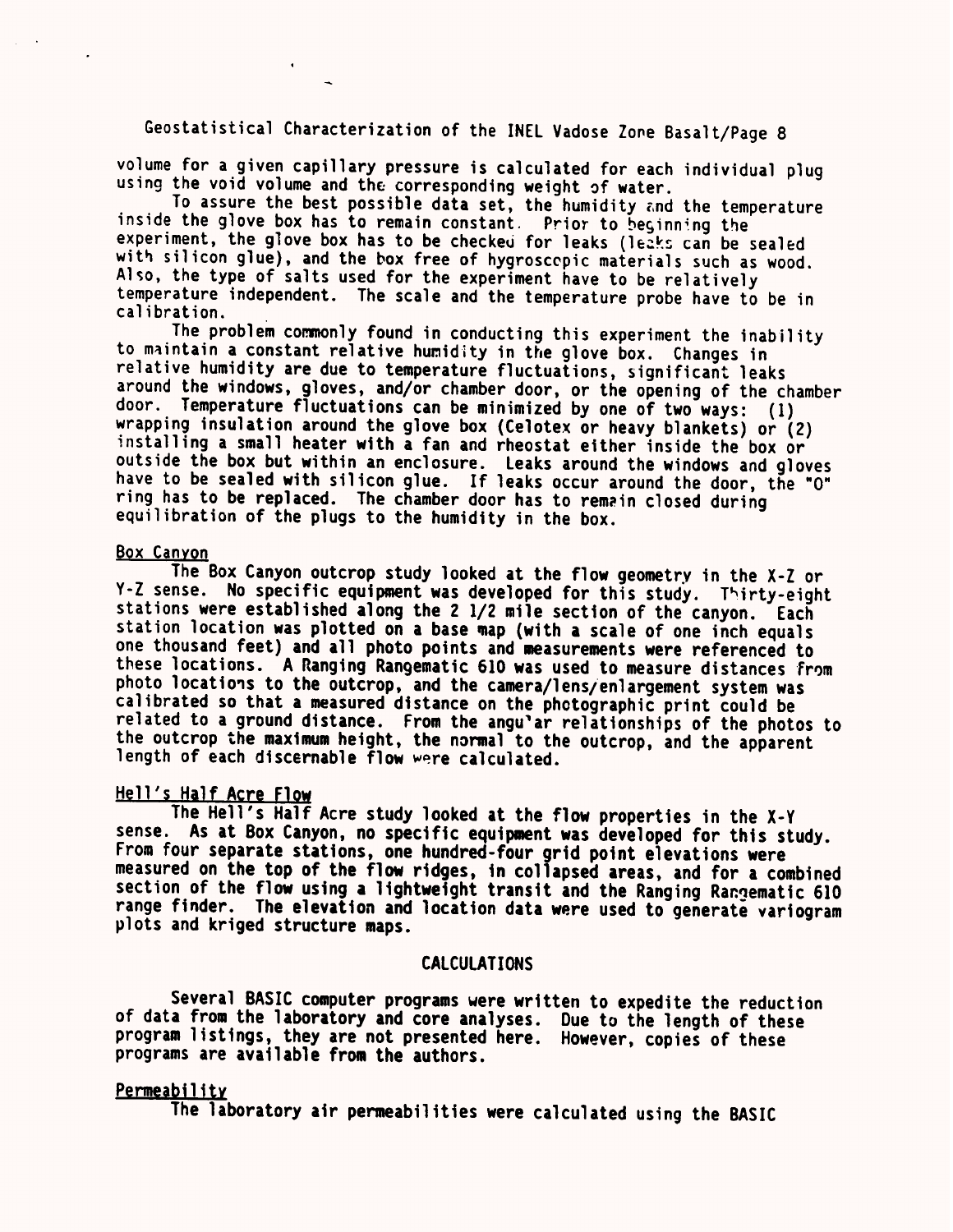## Eouilibrium Water Saturation Experiment

The equipment used for this experiment are a 45.7 X 76.2 X 71.1 cm stainless steel glove box with top and side windows and a power outlet. Placed within the glove box are a digital readout scale; a 2 guart pyrex baking dish; two wire mesh racks stacked one above the other and suspended above the pyrex dish; a temperature probe; and a low-rpm fan (Figure 5).

The principle of operation is as follows: A number of basalt plugs (either oven-dried are completely saturated) are weighed and placed un-end un the wire mesh racks in the glove box. A salt solution of a specified concentration is poured into the pyrex dish at the bottom of the box. The glove box is sealed, and the basalt plugs are allowed to come to equilibrium with progressively higher or lower humidity values (the percent relative humidity being determined by the type and concentration of the salt solution used). The equilibrium saturation weight is measured and this weight, the salt type and concentration, and temperature are recorded. The weight of the water adsorbed by each plug is obtained by subtracting the initial dry weight of the sample from the corresponding equilibrium saturation weight. From a table, salt concentrations are converted to relative humidities, and from the humidity values, capillary pressures can be calculated. The percent of pore



Figure 5. This is the stainless steel glove box used for the equilibrium water saturation experiment. In the window, the top tier of basalt plugs can be seen.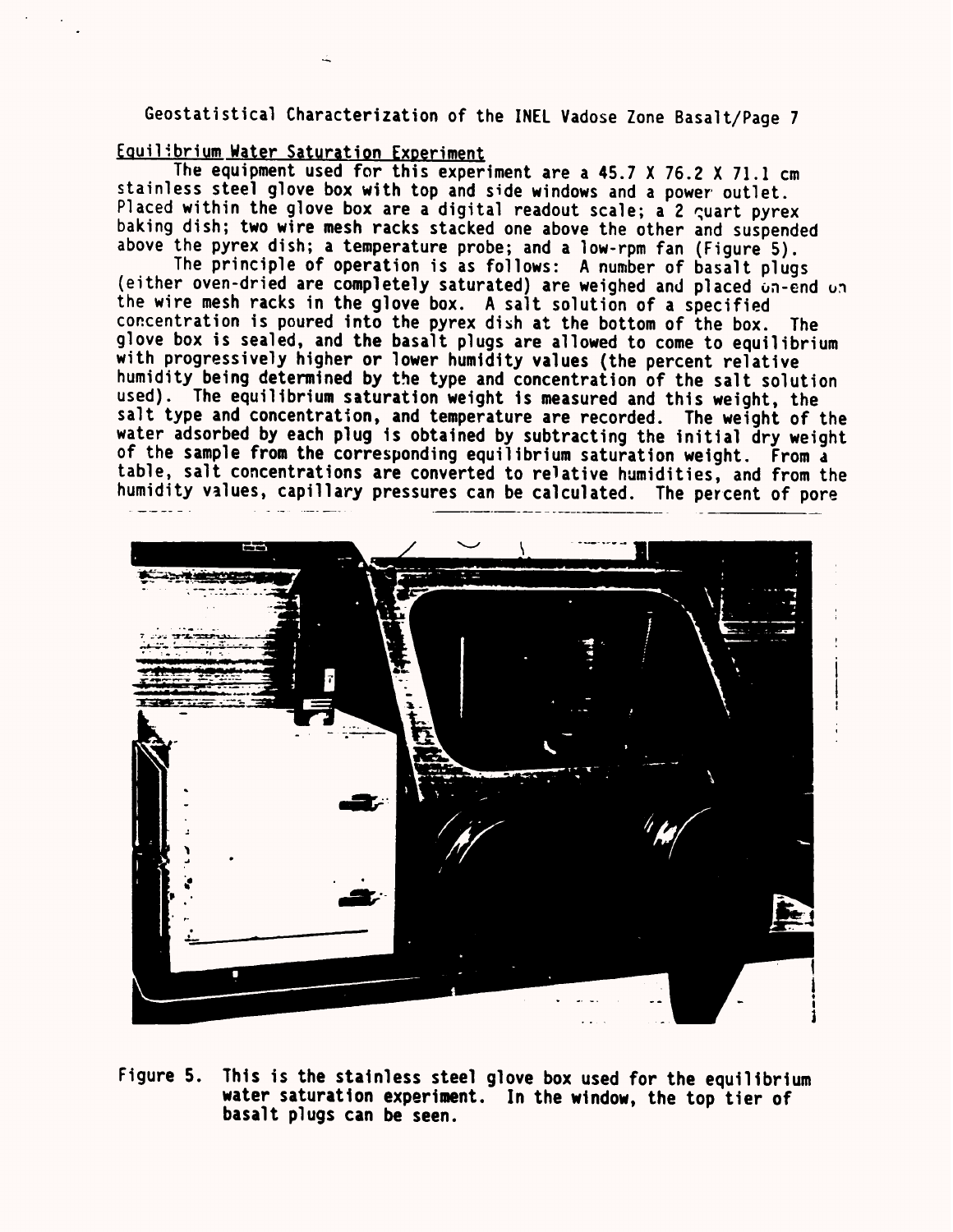computer program "PERMLAB.BAS". This program does the following: It asks for the well identification, then prompts for the sample depth and the corresponding data (temperature in °C, pressure in psi, flowmeter number, flowmeter reading, the diameter measurements in cm, and the length measurements in cm). Next, the program opens a file. It calculates air rate and permeability, prints these calculated values to the file and a line printer, and closes the file. The program reaches the branch point for additional samples (leaves the loop and closes the filc when a depth of -99 is entered), then the branch point for additional wells, at which point the program either ends (no additional wells) or runs again.

The core permeabilities are calculated using the BASIC computer program "PERM82.BAS" for a 32 inch core and "PERM44.BAS" for a 1.77 inch core. (A generalized program applicable to any core diameter was not written because only two sizes of core have been used in the characterization program.) This program is structured essentially the same as the laboratory air permeability program; the difference being that "PERMLAB.8AS" requires diameter and length measurements.

## Porosity/Bulk Density

The laboratory porosities and bulk densities were calculated using the BASIC computer program "POROHE.BAS". This program does the following: It asks for the well identification, then prompts for the sample depth and corresponding data (the diameter measurements in cm, the length measurements in cm, the sample weight, and the two pressure readings  $(P_1$  and  $P_2)$  in psi). The program then opens a file. It calculates bulk density, grain density, porosity, and pore volume, prints these values to the file and the line printer, and closes the file. Next, the program loops to the next sample or leaves the loop (when "-99" is entered) and reaches the branch point for additional wells, at which point the program either ends or runs again.

Also available is a BASIC computer program named "LABCALC.BAS", which calculates laboratory density, permeability and porosity at the same time.

The core porosities and bulk densities are calculated using the BASIC program "PORO.BAS". This program is structured the same way as "POROHE.BAS", but the calculations differ. Only bulk density can be directly calculated from the data. To calculate other parameters, a grain density of 3.05 is assumed within the program. The porosity and void volume are then calculated based on this assumed value.

## Eouilibrium Water Saturation

Percent water saturation, pore-size distribution, and surface area are the values sought in this experiment. Two BASIC computer programs were written to calculate these values: "EQWSAT.BAS", which calculates the water volume and water saturation and converts capillary pressure to relative humidity and vice versa, and "PORSFC.BAS", which calculates pore-size distribution, pore volume, and surface area after the method of Dollimore and Heal (1970) and Gregg and Sing (1982).

The "EQWSAT.BAS" program does the following: It opens a file and asks for the well identification, sample label, and corresponding data (pore volume in  $c_{\mathcal{A}}^3$ , weight of the water adsorbed in grams, density of water in  $g/cm^3$ , and average temperature in °C). It then asks if capillary pressure and/or relative humidit) are known. If one and not the other of these parameters are known, it will calculate the unknown parameter. If neither are known, and a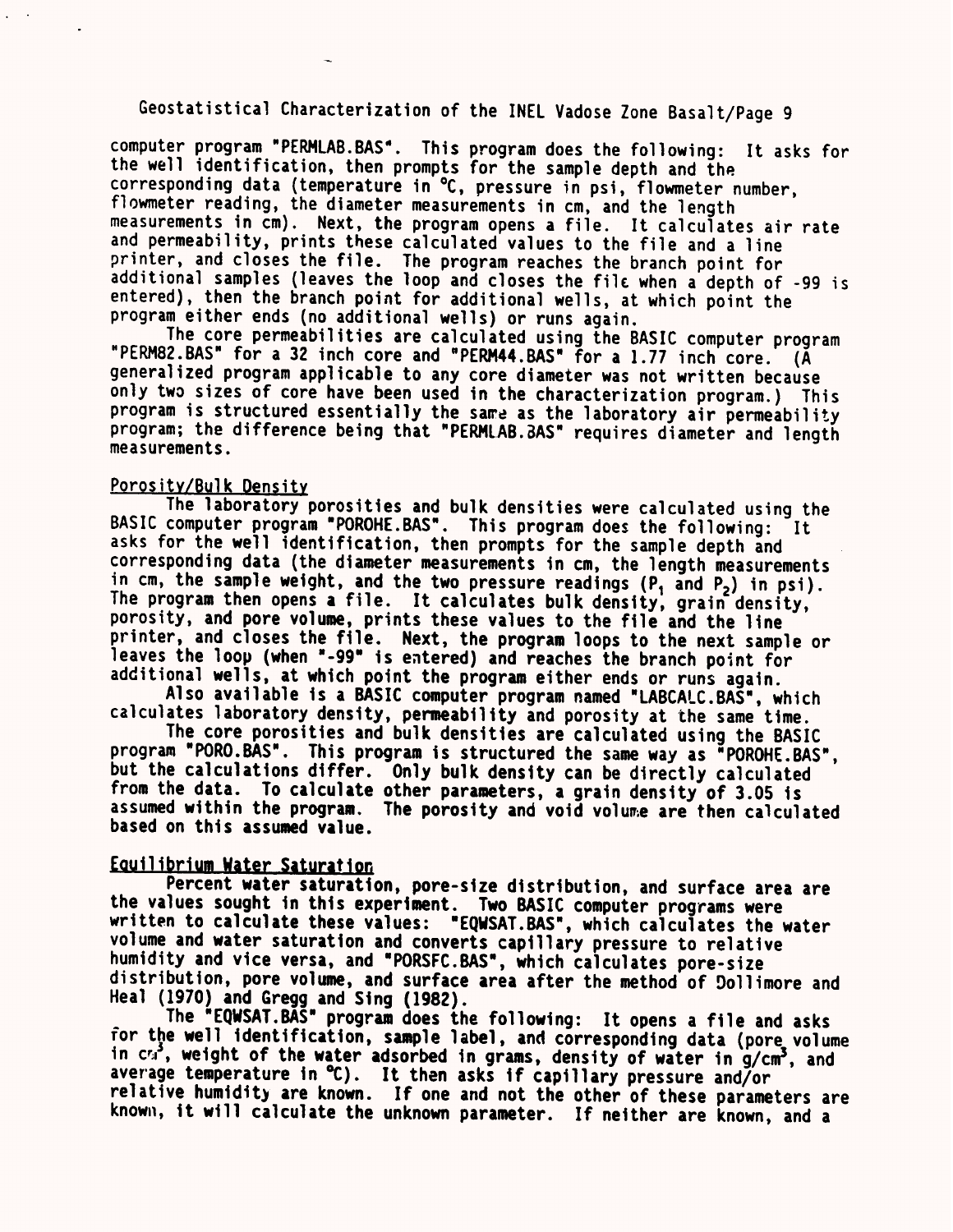NaC1 solution is used to set the humidity in the experiment, it will extrapolate capillary pressure from the solution concentration and calculate relative humidity. Next, the percent water saturation and water vapor<br>pressure are calculated. These calculated values are printed to the file and line printer. A branch point for additional samples is reached (type "STOP" to exit loop), then the branch for additional wells, at which point the program either closes the file and ends or runs again.

The "PORSFC.BAS" program does the following: It opens a file and asks for the well identification, sample label and depth (ft), and data (initial dry weight of sample in grams, pore volume in cm<sup>3</sup>, density of water in g/cm<sup>3</sup>, chosen maximum and minimum pore radii used in the calculations in angstroms, and the set relative humidities (in fractions) and corresponding quantities of water adsorbed (in grams)). The values calculated and written to the file and the line printer are surface area, pore volume, cumulative surface area, cumulative pore volume, mean pore radius, and the change in pore volume divided by change in pore radius for the given pore radius. The branch point for additional samples, a new well, or to exit the loop (by typing "STOP") is reached. After exiting the loop, the program closes the file and ends.

## Box Canyon and Hell's Half Acre Flow

The BASIC computer program "OTCLH.BAS" was written to calculate from the outcrop angle, camera incident angle, and distance data of Box Canyon the "true" heights (thicknesses), apparent lengths, and the apparent length to maximum height (La/Hmax) ratios.

The EPA GEO-EAS (GeostatisticAl Environmental Assessment Software) program, version 1.1, was used to generate the variograms and create kriged surficial structure maps of a flow lobe and large deflation structure at Hell's Half Acre Flow.

## **RESULTS**

## Porositv

The maximum and minimum and median porosity values (respectively) by element are the following: intermediate and lower vesicular zone 39, 12, and 21%; central zone !7, 3, and 10%; and the upper vesicular zone 43, 11, and 22%. In general, ther, the maximum porosity for the nonvesicular elements is <sup>&</sup>lt;15% and the minimum porosity for the vesicular elements is > 15%. Thus, the vesicular and nonvesicular elements can be separated strictly on the basis of their porosity.

The porosity distribution for vesicular and nonvesicular zones is presented graphically in Figure 6. The generally-peaked distributions for the nonvesicular elements and the broader distributions for the vesicular elements can be noted in this figure.

### permeability

The maximum and minimum permeability values (respectively) by element are the following: intermediate and lower vesicular zone 1649 and < 0.05 md, median permeability, by element, for all flows is: for the lower vesicular zone 4 md, the central zone 8 md, and the upper vesicular zone 7 ad.

The permeability distribution for vesicular and nonvesicular zones is presented in Figure 7. The permeability distributions are generally broader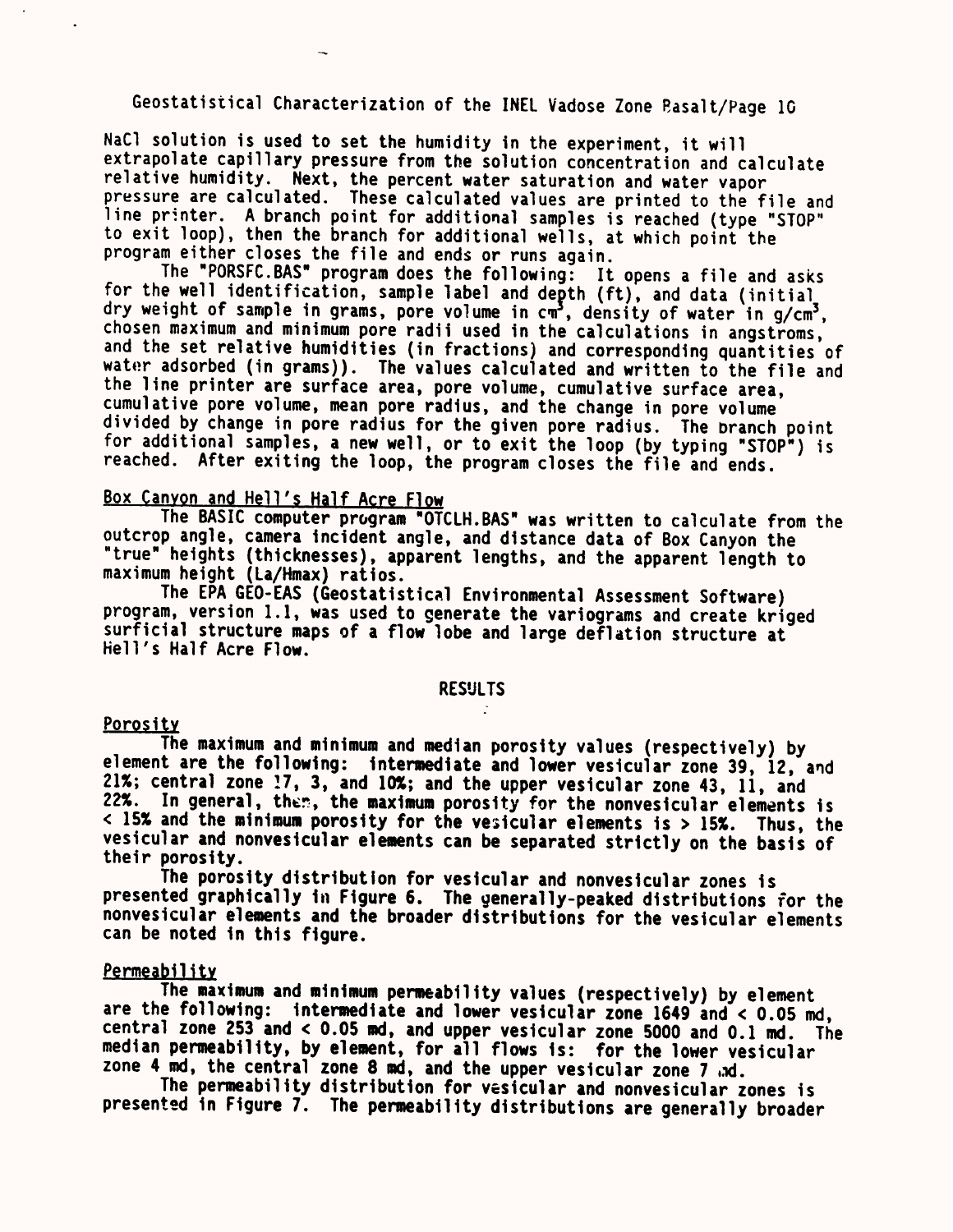$\bullet$  .  $\bullet$  .



Figure 6. Porosity distributions for nonvesicular and vesicular portions of all flows.



Figure 7. Permeability distributions for the nonvesicular and vesicular portions of all flows.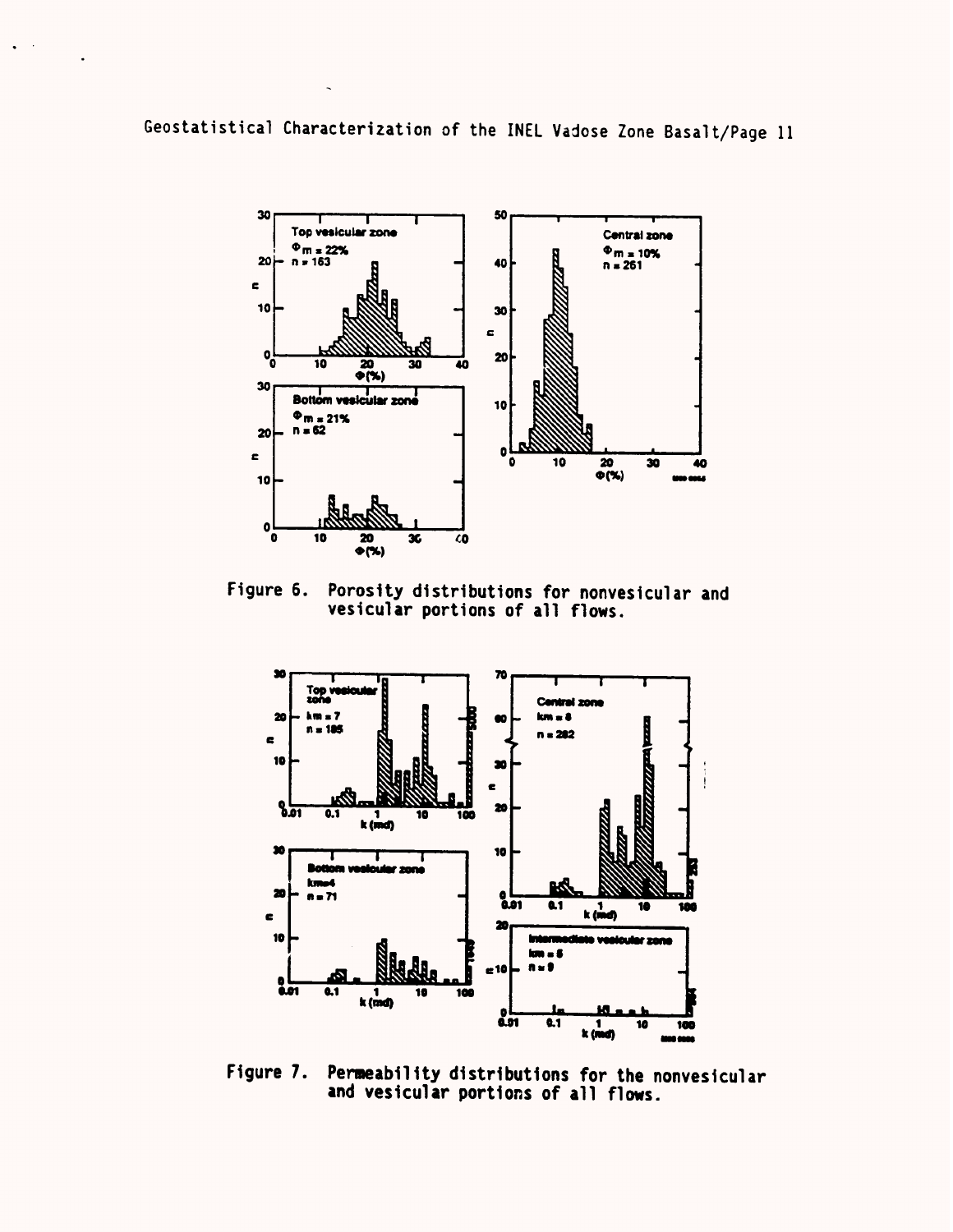than the porosity distributions, with the lowest permeabilities typically<br>occuring in very-tight, low-porosity, nonvesicular material. The highest<br>maximum permeabilities occur in the vesicular zones in samples where good<br>l function, at least in part, of matrix crystallinity.<br>The permeability-porosity relation is quite complex, with scatter plots

showing a true "shotgun" pattern. A permeability/porosity plot, for samples<br>less than 100 md is presented as Figure 8. This figure illustrates the poor<br>correlation between the two parameters; different rock characteristics

Permeabilities were measured for a few fractured cores. The fractured material generally registered flow rates one or two magnitudes higher than that of the surrounding unfractured rock.

## Densitv

Evaluating the grain density data by elements, reveals a small,<br>consistent median density difference between the vesicular and nonvesicular<br>zones. In general, the upper and lower vesicular elements have a median grain density of about 3.045 g/cm<sup>3</sup>, and the nonvesicular elements have a median grain density of about  $\frac{3.055 \text{ g/cm}^3}{\text{m}^3}$ . The intermediate vesicular element has a median grain density of 3.05 g/cm<sup>3</sup>. This affinity with the nonvesicular element median may be because the intermediate element central nonvesicular area. However, the intermediate data set is so small (8



Figure 8. Plot of permeability vs. porosity for permeabilities < 100 millidarcys.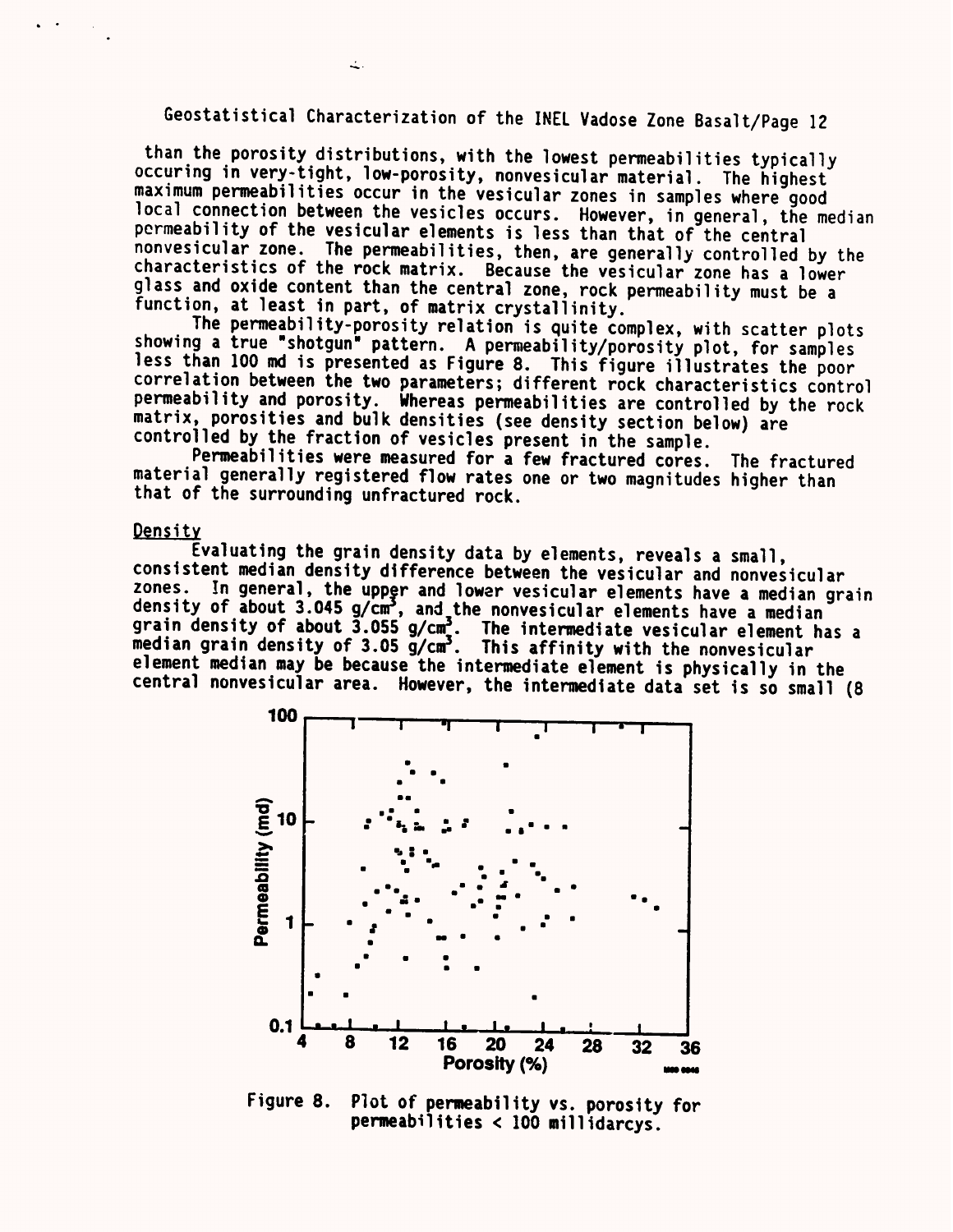samples) that little statistical significance is involved with this observation.

The median grain density for all the samples is  $3.05$  g/cm<sup>3</sup>. In general, the distributions are rather peaked and the non and vesicular elements have medians that are displaced only by  $0.01$  g/cm<sup>3</sup>. The lower grain density of the vesicular element is probably a function of higher glass content.

With grain density and porosity known, bulk density can be obtained by the relationship:  $BD = (1-fractional porosity) \times 3.05$ . In general, the bulk density distributions are similar to the porosity distributions, with vesicular median bulk densities near 2.40 g/cm<sup>3</sup> and nonvesicular median bulk densities near 2.70 g/cm<sup>3</sup>. Generally, then, the bulk of the vesicular bulk densities are less than 2.60 y/cm3 and the nonvesicular element bulk densities are greater than  $2.60$  g/cm<sup>3</sup>.

## Equilibrium Water Saturation

The equilibrium water saturation experiment is not, at present, completed. The wetting curve (adsorption curve) is still being obtained for the 45 basalt plugs in the glove box. In Figure 9, the range in water content of these plugs at increasing relative humidity is represented by samples C14, F10, and E38. The inverse relationship between permeability and percent water saturation (i.e., percent of pore volume) is readily apparent. C14 (Figure 9a) has a curve shape common for most of these basalt plugs and has <sup>a</sup> permeability of 1.67 md--slightly below the average for this sample group. F10 (Figure 9b) has a curve shape typical of those samples with the lowest percent water saturation, and has a permeability of 395.47 md. E38 (Figure 9c) has a curve shape typical of those samples with the highest percent water saturation, and has a permeability of < 0.01 md.





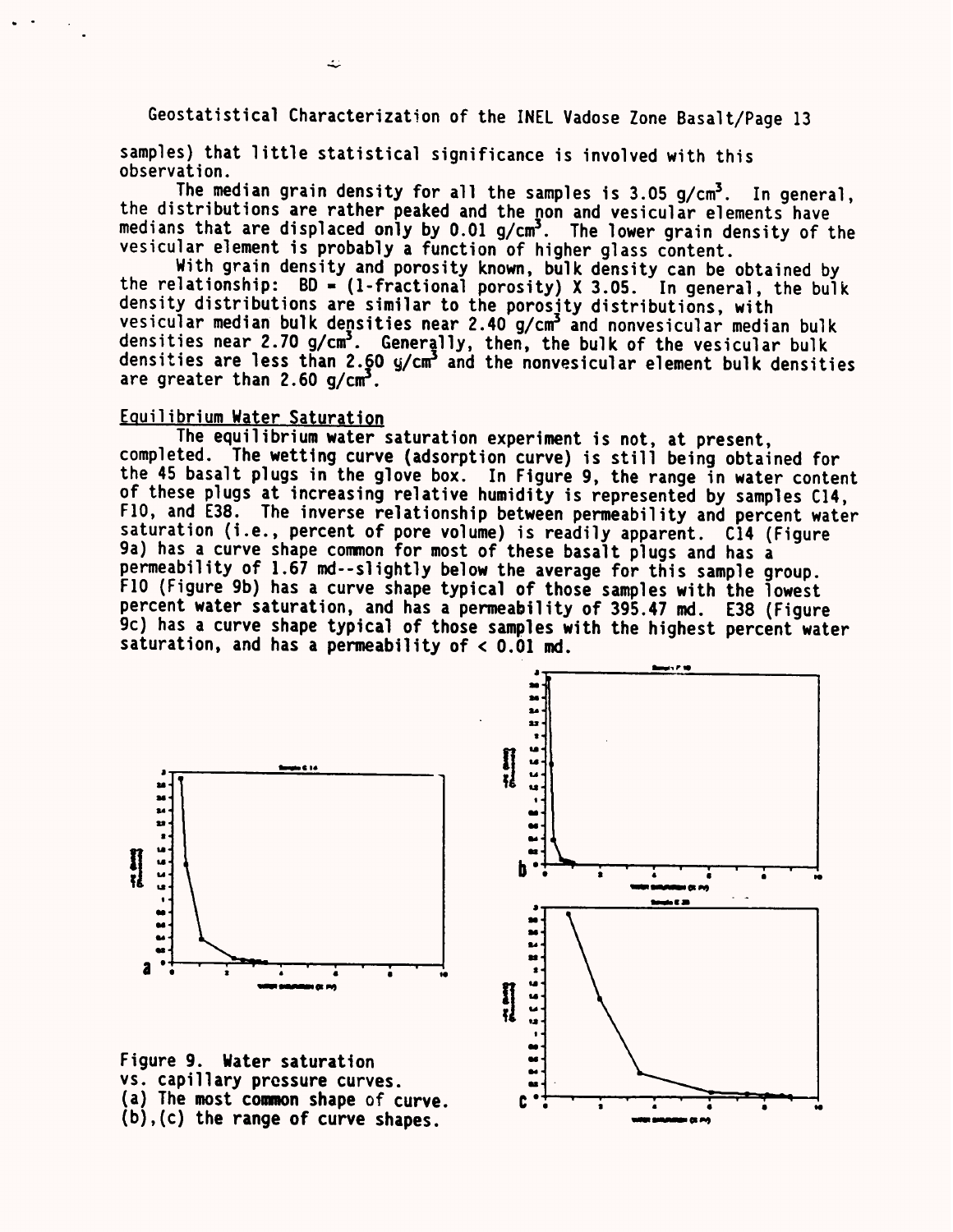Upon completion of the drying or desorption curve, the pore-size distribution and surface area will be calculated.

Box Canyon<br>The typical flow cross section is a complex shaped lens and the flow mechanism would appear to be a form of viscous fingering. Analysis of the two-dimensional geometry displayed by the 372 measured flows in Box Canyon yields a median flow height of about 12 ft. That compares with the 15-ft reasonable analog exists at Box Canyon, although it may be a somewhat more<br>distal flow geometry than is found for some of the RWMC flows.<br>For a complex series of viscous flow lobes generally oriented in the

flow direction, a small apparent length to maximum height (La/Hmax) ratio will<br>be apparent when looking head on at the flow lobes, and a large La/Hmax ratio<br>when looking at cross sections cut roughly parallel to the lobes' geometry, the study at Hell's Half Acre Flow was conducted.

Hell's Half Acre Flow<br>Variograms and kriged structure maps of the top of the flow lobe, the deflation structure or bowl, and the entire study area were generated. Also generated from this study were statistics on the type of surface that comprises a typical, relatively fresh basalt flow.<br>Four surfaces were identi

rubble, and bouldery/blocky/broken. The texture of the pahoehoe surface is

÷



Figure 10. Median La/Hmax ratio as a function of the orientation of the normal to the apparent length direction.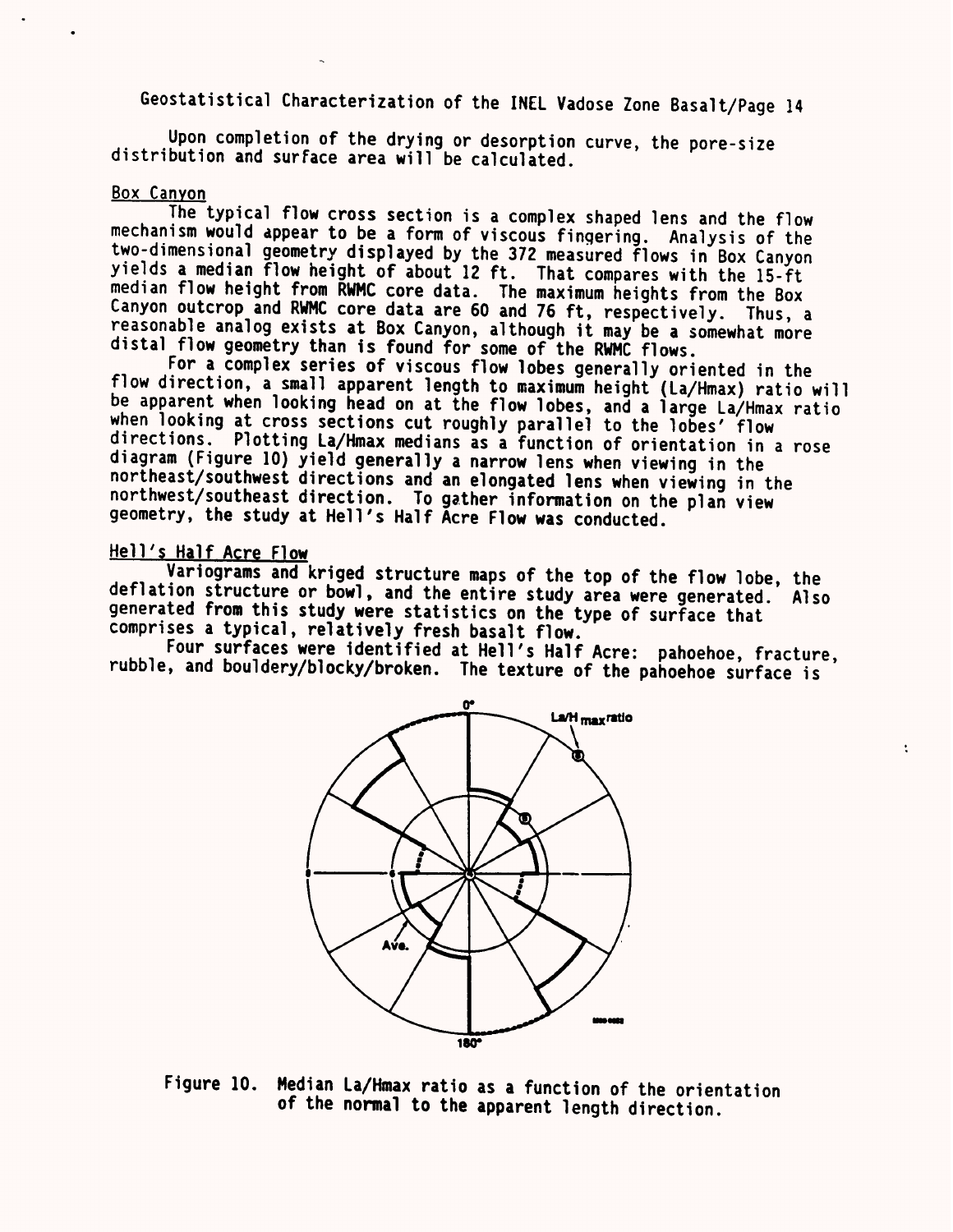not always well defined due to erosion; in some areas, little trace of the original texture is preserved. The fracture category is actually not <sup>a</sup> surface, but literally a fracture or fissure (generally  $> 2$  ft in depth). The rubble surface consists of basalt fragments less than or equal to cobblesize, but most commonly pebble-size. The bouldery/blocky/broken surface typifies flow edges where the slope is steep and blocks of basalt are boulder size and larger.

The number and frequency of each surface type was calculated. The pahoehoe surface occurs with the greatest frequency (51% of the location points) followed by fracture (19%), rubble (17%), and bouldery/blocky/broken (13%).

Looking at a greatly-simplified model of a single lobe, insights can be gained into its three-dimensional configuration. The evaluation of the single lobe model with the orientation developed in Figure 11 yield <sup>a</sup> length:width:height ratio of around >8.7:4.6:1. So, if a wellbore encounters this median single lobe, more than half of the penetrations will be in <sup>a</sup> region near the edge of a flow (half the time within a distance less than 2.3 Hmax and one quarter of the time within a distance of less than 1.15 Hmax).

The generalized plan-view geometry and surface description data of the Hell's Half Acre study was used in conjunction with the Box Canyon data to construct a conceptual geologic model for the vadose zone under the RWMC. The median length/width/height is > 130:69:15 ft (> 40:21:2.6 m), and the median substrate distribution is pahoehoe 51 %, fracture/fissure 19%, rubble 17%, and bouldery/blocky/broken 13%. In real life, the flow lobe will have a complex geometry (as in Figure 2).

#### **SUMMARY**

ł

The purpose of characterizing the ESRP basalts that underlie the RWMC at the INEL was largely to produce a geostatistical framework in which to build <sup>a</sup> three-dimensional model of the vadose zone basalts. The geostatistical characterization of these basalts involved measuring the following parameters: permeability, porosity, density, pore-size distribution/surface area, flow lobe geometry, fracturing, and substrate distributions.

Equipment designed and built at the INEL were used to measure permeability, porosity/density, pore-size distribution, and surface area. The permeameter measured core and laboratory permeabilities with a precision of about +/- 8% error. It consists of a pressure or vacuum source flowing through a Drierite filter, a regulator, a bank of five flow gauges, a final pressure gauge, and a sample holder. The laboratory helium porosimeter measured pore volume and porosity (to 0.038 cm<sup>3</sup> and 0.305% standard deviation, respectively) and density. It consists of a helium pressure source and regulator, a pressure gauge, and a sample chamber. The core porosimeter consists simply of a 5 kg scale and a 10 cm scale or caliper. Bulk volume and density were derived from the weight and dimension measurements, and porosity could be calculated by assuming a grain density of  $3.05$  g/cm<sup>3</sup>.

Parameters directly measured by the equilibrium water saturation experiment were sample dry weight, the quantity of water adsorbed, temperature, and relative humidity. The equipment that comprises this experiment are a glove box within which is a temperature probe, a pyrex baking dish (for the salt solutions), a two-tiered wire mesh rack (to hold the samples), and a fan.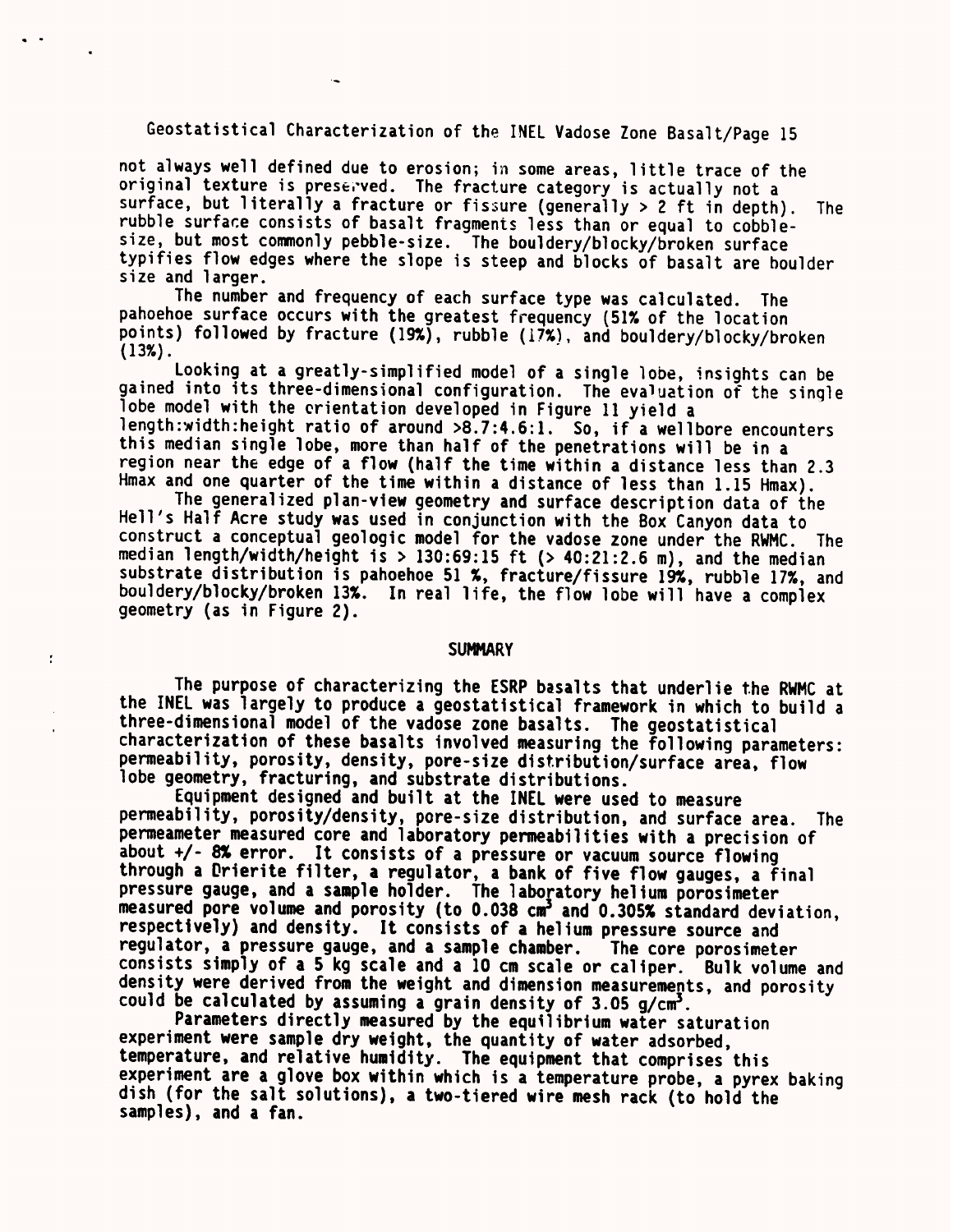No equipment was developed for the Box Canyon and Hell's Half Acre Flow studies. A light-weight transit, a range finder, and a camera were used to measure distances, locations, and outcrop orientations and dimensions.

Several BASIC computer programs were written to reduce the data. Laboratory air permeabilities were calculated using the PC program "PERMLAB.BAS," and the core permeabilities were calculated using "PERM82.BAS" for a 32 inch core and "PERM44.BAS" for a 1.77 inch core. The laboratory porosities and densities were calculated using the PC program "POROHE.BAS," the core porosities and densities were calculated using the program "PORO.BAS," and "LABCALC.BAS" calculated laboratory densities, porosities and permeabilities at the same time. Water volume, water saturation, and the conversion of capillary pressure to relative humidity (and vice versa) for the water saturation experiment were calculated by the PC program "EOWSAT.BAS." The program "PORSFC.BAS" was written to calculate pore-size distribution, pore volume, and surface area. From the Box Canyon data, maximum heights, apparent lengths, and La/Hmax were calculated by the PC program "OTCLH.BAS." Variograms and kriged surface maps from the Hell's Half Acre data were generated using the EPA Geostatistical Environmental Assessment Software, GEO-EAS

Permeabilities are generally matrix controlled. Although permeability values range from < 0.01 to 5000 md, in general, the median permeability of the vesicular elements is less than that of the more crystalline central nonvesicular zone.

Porosity values range from 3 to 43%, but in general, the maximum porosity for the nonvesicular elements is < 15% and the minimum porosity for the vesicular elements is > 15%. Median grain density for all samples is 3.05  $g/cm<sup>3</sup>$ , and the median bulk density for the vesicular zone is 2.40  $g/cm<sup>3</sup>$  while that of the nonvesicular zone is  $2.60$  g/cm<sup>3</sup>. Bulk density distributions are similar to porosity distributions in that either parameter can distinguish between the vesicular and nonvesicular zones. Both porosity and bulk density are controlled by the fraction of vesicles present in the sample.

The inverse relationship between permeability and equilibrium water saturation is illustrated by the water saturation data. In general, samples with the highest permeability have the lowest percent of the pore volume filled with adsorbed water, and those with the lowest permeability have <sup>a</sup> considerably higher percent of the pore volume filled.

From the Box Canyon and Hell's Half Acre Flow studies a single flow lobe model was developed in which the  $1/w/h$  ratio is  $> 130:69:15$  ft ( $> 40:21:4.6$ m), and the median substrate distribution is pahoehoe 51%, fracture/fissure 19%, rubble 17%, and bouldery/blocky/broken 13%.

## Acknowledgements

We would like to thank DOE-ID Buried Waste Division and EG&G Idaho for permission to present this paper. We would also like to thank Mr. Roger Danielson, Mr. Joe Lord, Mr. J. C. Crocker, and Mr. J. P. O'Brien for their assistance.

Much of this work was presented in the 1989 Vadose Zone Basalt Characterization Report (Knutson, et al., 1989).

This work was performed under auspices of the U.S. Department of Energy, DOE Contract No. 0E-AC07-761001570.